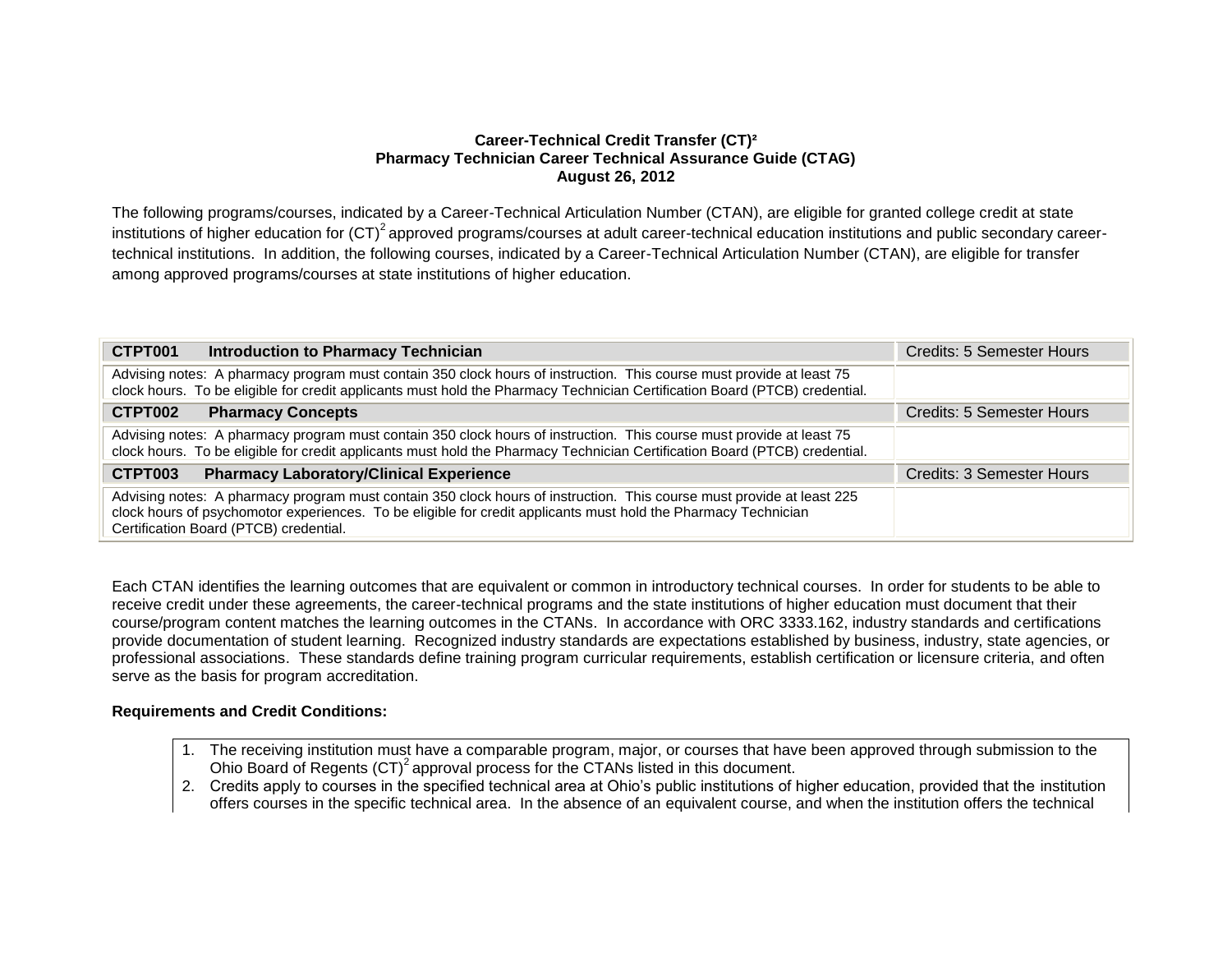program, the receiving institution will guarantee to grant and apply an equivalent credit value of the Career-Technical Articulation Number (CTAN) toward the technical requirements of the specific degree/certificate program.

- 3. The applicant must provide proof to the receiving institution that she/he completed a course or program that has been approved through the  $(CT)^2$  approval process and that she/he holds the appropriate credential or has passed the end-of-program assessment.
- 4. A career-technical student seeking credit under the terms of this CTAG must apply and be accepted to the college within two years of graduating from a career-technical education institution.
- 5. A career-technical student who meets all eligibility criteria will receive the credit hour value for the comparable course(s) as offered at the receiving state institution of higher education.
- 6. The admission requirements of individual institutions and/or programs are unaffected by the implementation of (CT)² outcomes.
- 7. The transfer of credit through this CTAG will not exempt a student from the residency requirements at the receiving institution.

Public secondary career-technical students must complete the Pharmacy Technician Specialization pathway to be eligible for credit under this CTAG. This pathway is outlined in the Ohio Department of Education's *Health Science Career Field Technical Content Standards.*

# **CTPT001- Introduction to Pharmacy Technician**

**General Course Description:** This course provides an introduction to the processes of a pharmacy technician. The course includes medical terminology and pharmaceutical math.

# **Credits:** 5 Semester hours

# **Learning Outcomes**

- 1. Describe the major types of drug distribution within healthcare facilities, including advantages and disadvantages of unit dose distribution.
- 2. Utilize medical terminology as it pertains to pharmacy practice.
- 3. Compute drug formulations and dose conversion.
- 4. Explain the different computer systems used in pharmacy practice.
- 5. Interpret medication orders and prescriptions, including the explanation of the factors that cause medication errors in regards to pharmacy practice.
- 6. Demonstrate and recognize the use of effective written, oral and nonverbal communications with clients, colleagues, healthcare providers and public in pharmacy practice.
- 7. State the principle sites at which pharmacies are located, including the general functions of pharmacists and the roles, duties, and limitations of technicians.
- 8. Explain legal aspects of drug dispensing, including those pertaining to drugs categorized in each of the DEA drug schedules.
- 9. Discuss HIPAA and maintain confidentiality of patient and proprietary business information.
- 10. Utilize ratio and proportion and other methods in pharmaceutical calculations.
- 11. Describe drug classification, indications and side effects of given drugs.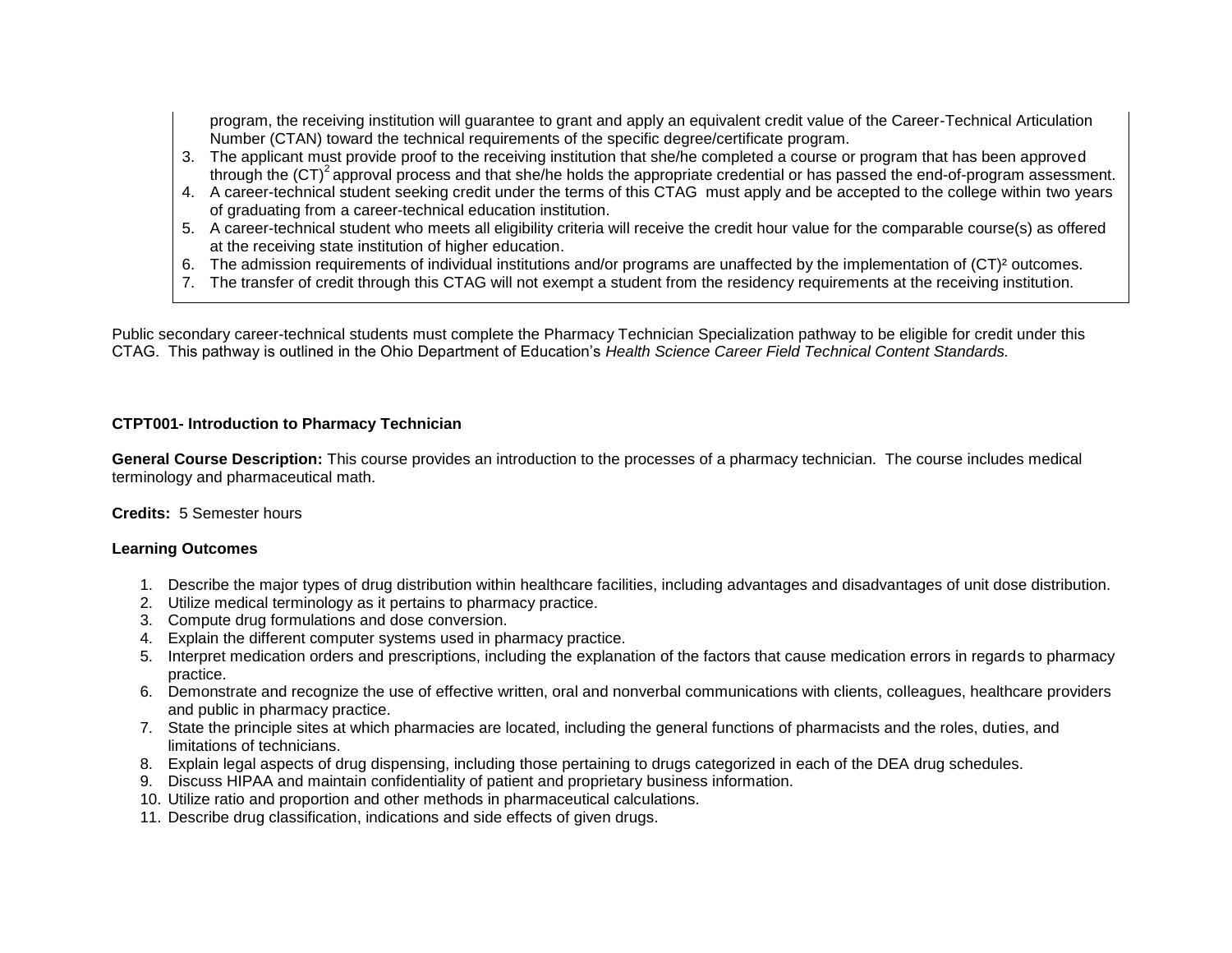12. Explain the proper manner in which to handle infectious and hazardous materials in the pharmacy.

## **CTPT002 – Pharmacy Concepts and Operations**

**General Course Description:** This course provides an in-depth look at the pharmacy and how drugs are processed. The course also discusses inventory control, billing, and fraudulent activity within the pharmacy.

### **Credits:** 5 Semester hours

### **Learning Outcomes**

- 1. Explain the concepts and effects of intravenous admixture programs in a pharmacy.
- 2. Explain the principles of good manufacturing practices and repacking guidelines.
- 3. Explain the process of compounding bulk, non-sterile and sterile products according to the appropriate technique.
- 4. Utilize pharmaceutical formulas.
- 5. Explain the use of drugs on the human system.
- 6. Explain the steps in processing prescriptions.
- 7. Discuss the process of pharmacy billing and fraudulent activity.
- 8. Describe pricing used in the pharmacy business.
- 9. Compare and contrast popular drugs that are used to treat abnormalities of and/or control major body systems.
- 10. Define the United States Pharmacopeia (USP) and discuss labeling and packaging of products.
- 11. Discuss the relevance of the Controlled Substance Act of 1970.
- 12. Explain third party billing.

#### **CTPT003 – Pharmacy Laboratory and Clinical Experience**

**General Course Description:** This course introduces the student to the practical application of laboratory skills needed to carry perform the duties of a pharmacy technician. Students will be provided opportunities to operate equipment and demonstrate appropriate skills and techniques.

**Credits:** 3 Semester Hours

### **Learning Outcomes:**

- 1. Apply practices that restrict microorganisms in the environment and prevent contamination of pharmaceutical products.
- 2. Demonstrate the proper manner in which to full a syringe, break an ampule, reconstitute a sterile powder, inject liquids into plastic bags.
- 3. Operate equipment such as Laminar Airflow hoods to ensure successful sterile product mixing.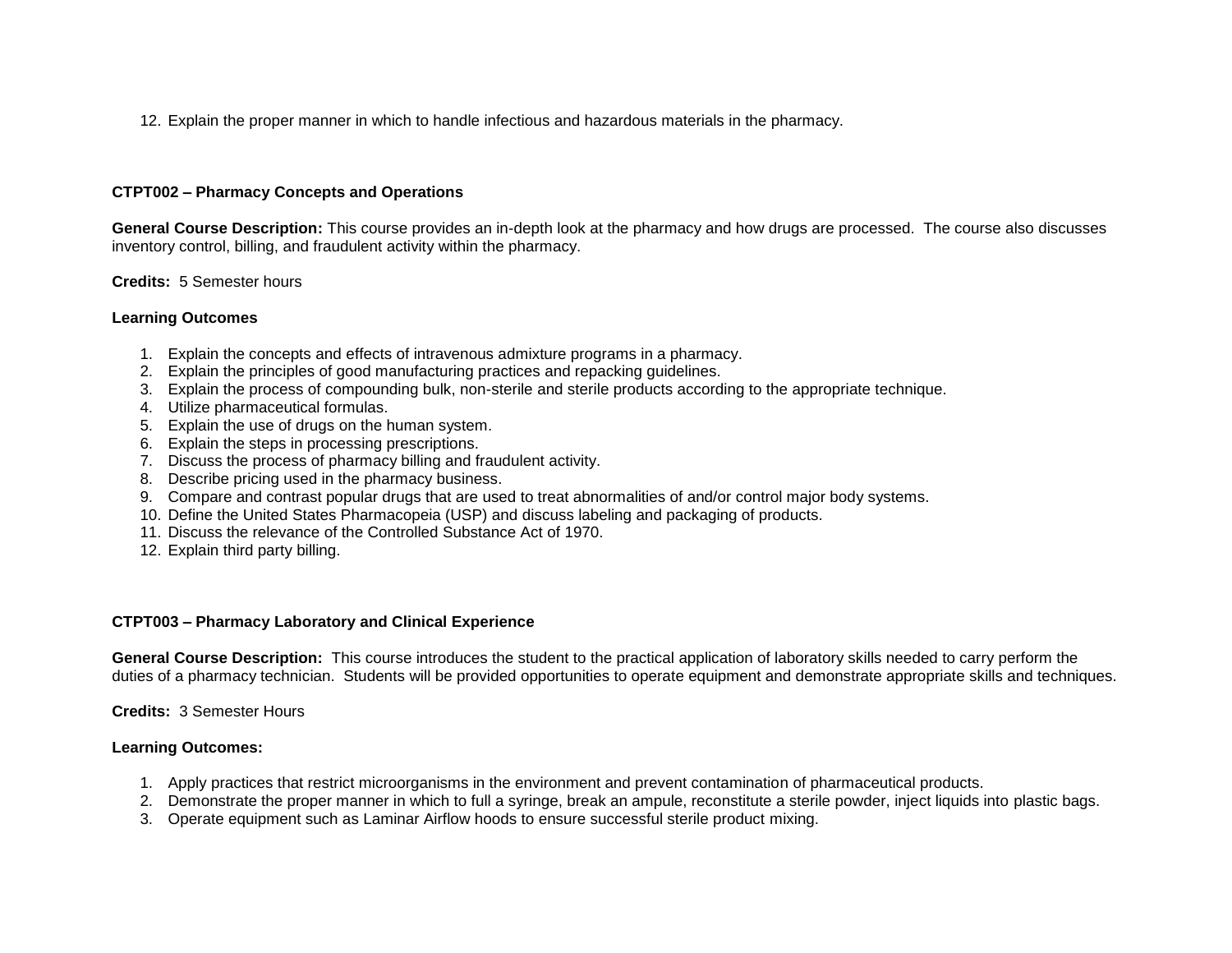- 4. Perform aseptic techniques to prevent contamination of mixtures and medications.
- 5. Compound non-sterile items.
- 6. Demonstrate bulk compounding.
- 7. Demonstrate proper safety procedures necessary to protect patient wellbeing.
- 8. Interpret the elements of a prescription and assist customers in helping to fill such prescriptions.
- 9. Properly use pharmaceutical and medical abbreviations and symbols in prescribing and dispensing drugs.
- 10. Show proper transcription of information as a pharmacy technician.
- 11. Identify and report fraudulent prescriptions.
- 12. Demonstrate how to clarify and verify medications prepared by others.
- 13. Properly perform the steps needed to fill a prescription under the direction of a pharmacist.
- 14. Calculate the proper amount of drug to dispense as well as the correct number of days supply and dosage regimen.
- 15. Control inventory.